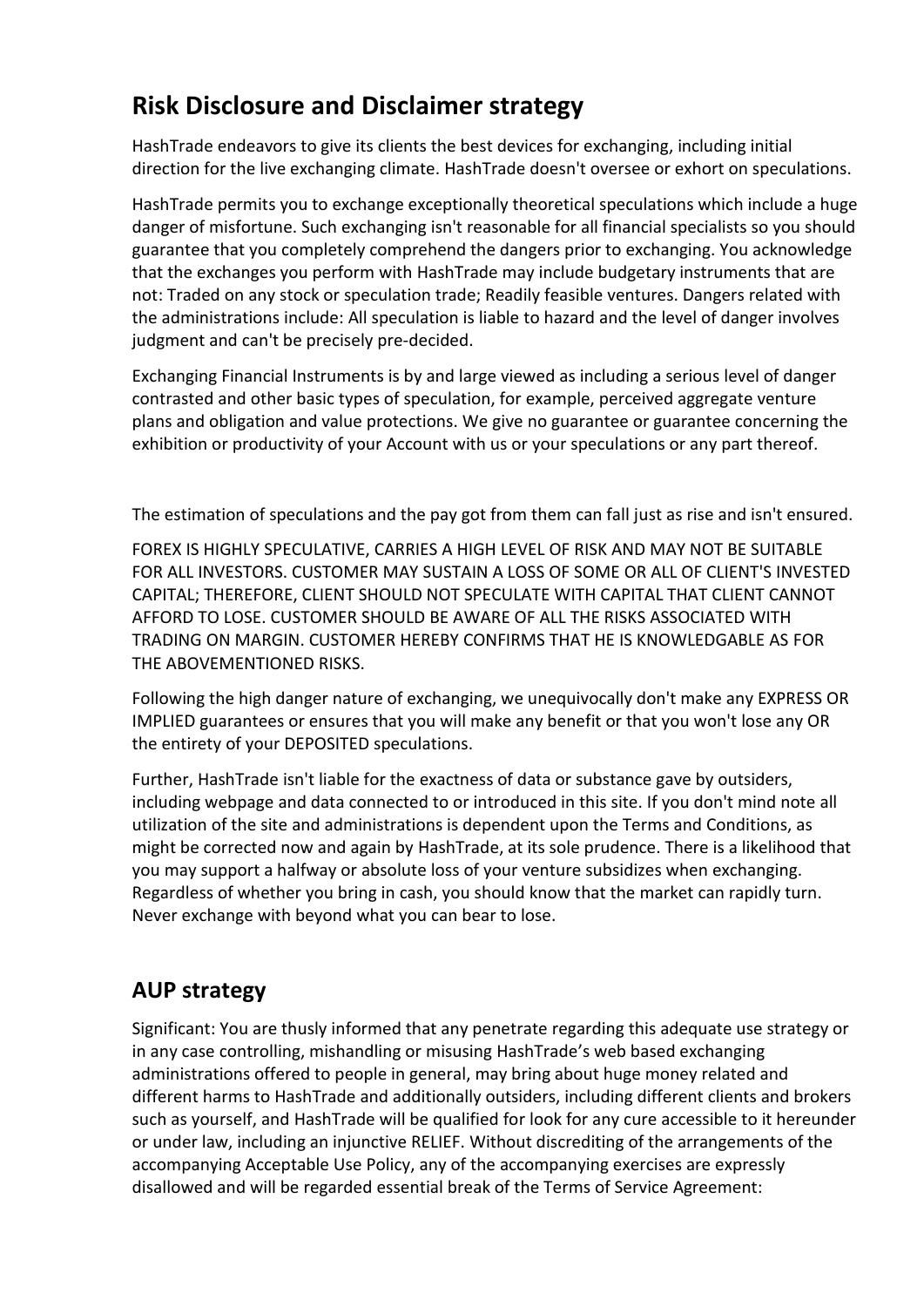Unauthorized robotized admittance to the administrations and frameworks. Dormancy misuse in exchanging. Composed exchange through various records (remembering exchanging for pair). Any figuring out of the product or the administrations.

### **Extent of AUP**

1. The AUP applies to all frameworks and administrations offered by HashTrade, without exemptions.

2. The AUP applies to everybody, including all customers, clients and guests ('User" Or 'You').

3. The disallowed exercises and uses set out in this AUP are not a total rundown. In the event that you are uncertain about any considered activity you should contact HashTrade right away.

#### **Computerized Access**

You may not use, under any conditions, any product which naturally gets to or works on HashTrade's frameworks, sites or frameworks, except if such programming is authoritatively given by HashTrade.

#### **Disallowed Activities**

HashTrade shall not utilize, and will take sensible activities to guarantee that no client or outsider will utilize its frameworks in any of the accompanying ways:

1. Fraudulently or regarding any criminal offense.

2. To send, purposely get, transfer, download, or utilize any material which is hostile, oppressive, profane, disparaging, vulgar or threatening, or in penetrate of copyright, certainty, protection or potentially some other rights.

3. To cause irritation, burden or nervousness.

4. To spam or to send or give spontaneous publicizing or special material or, intentionally to get reactions to any spam, spontaneous publicizing or limited time material sent or gave by any outsider.

5. In any manner which, in HashTrade sensible assessment, is or is probably going to be unfavorable to the arrangement of the in HashTrade administration to the organization or any of HashTrade's or its investors' or potentially members' and additionally chiefs as well as legal advisors and additionally trustees or potentially brokers as well as clients as well as business as well as notoriety.

6. In contradiction of any licenses or outsider rights.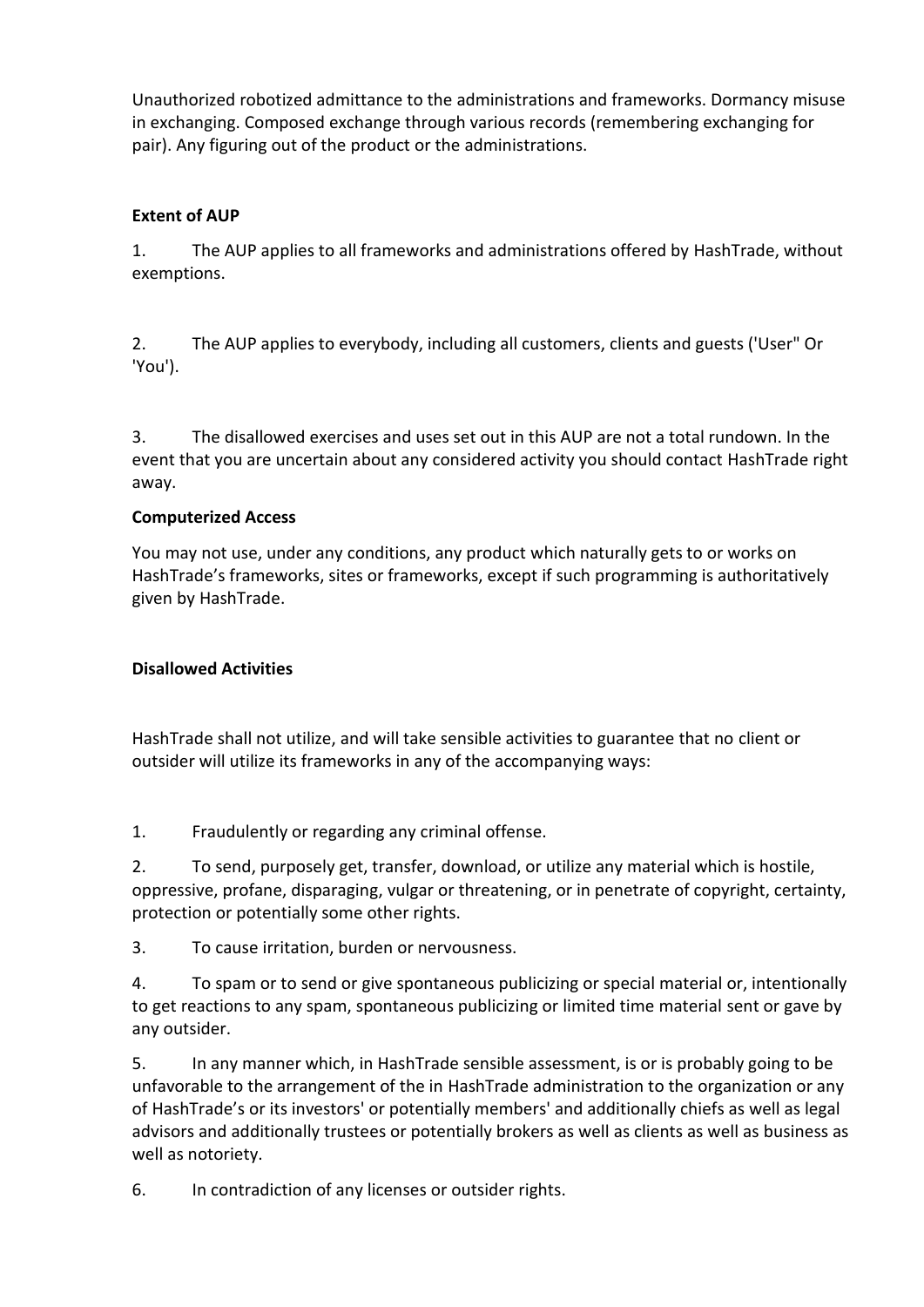7. To endeavor to meddle with any HashTrade administration to any client, host or this incorporates without constraint:

1. Flooding of organizations.

2. DOS (Denial of Service) assaults of any kind.

3. Deliberate endeavors to over-burden an assistance and endeavors to crash a host.

4. Any endeavor to mishandle, control or advantage of a blunder, programming bug, security indirect access or penetrate, dormancy contrasts.

5. Resale of administrations.

6. such a mechanized, agreeable or multi-client activity (expressly including couple exchanging) to evade or misuse the administrations or frameworks.

7. For sending messages, code or documents which contain PC infections or adulterated information or diversions or devices which bargain the security of sites or client information. this expressly incorporates spyware and malware of any kind.

You recognize and concur that the rundown of precluded exercises set out in condition.

HashTrade maintains whatever authority is needed to drop any arrangement as well as hold and counterbalanced any assets and additionally request any asset or right because of unsuitable utilization of its administrations, exploiting botches or manhandling its frameworks.

You won't permit utilization of the framework or admittance to any individual who isn't a customer and won't duplicate, circulate, distribute, communicate, show, adjust, plan subsidiary works dependent on, report or in any case utilize the framework in entire or to some degree for the utilization of some other individual.

The brand names and logos showed on the framework are enrolled brand names of HashTrade or potentially individual people. any utilization of such brand names may just be permitted after the composed assent has been gotten.

#### **Organization Security**

You shell not:

1. Violate or endeavor to abuse HashTrade's security or endeavor to meddle or meddle with HashTrade's organizations, confirmation measures, workers or gear.

2. Attempt to dodge client verification or security of any host, organization or record which incorporates getting to information not planned to the beneficiary, signing onto a worker where access isn't approved or examining the security of different organizations.

3. Attempt to access any record or PC asset not having a place with you through HashTrade framework as well as administrations.

#### **Infringement of this AUP**